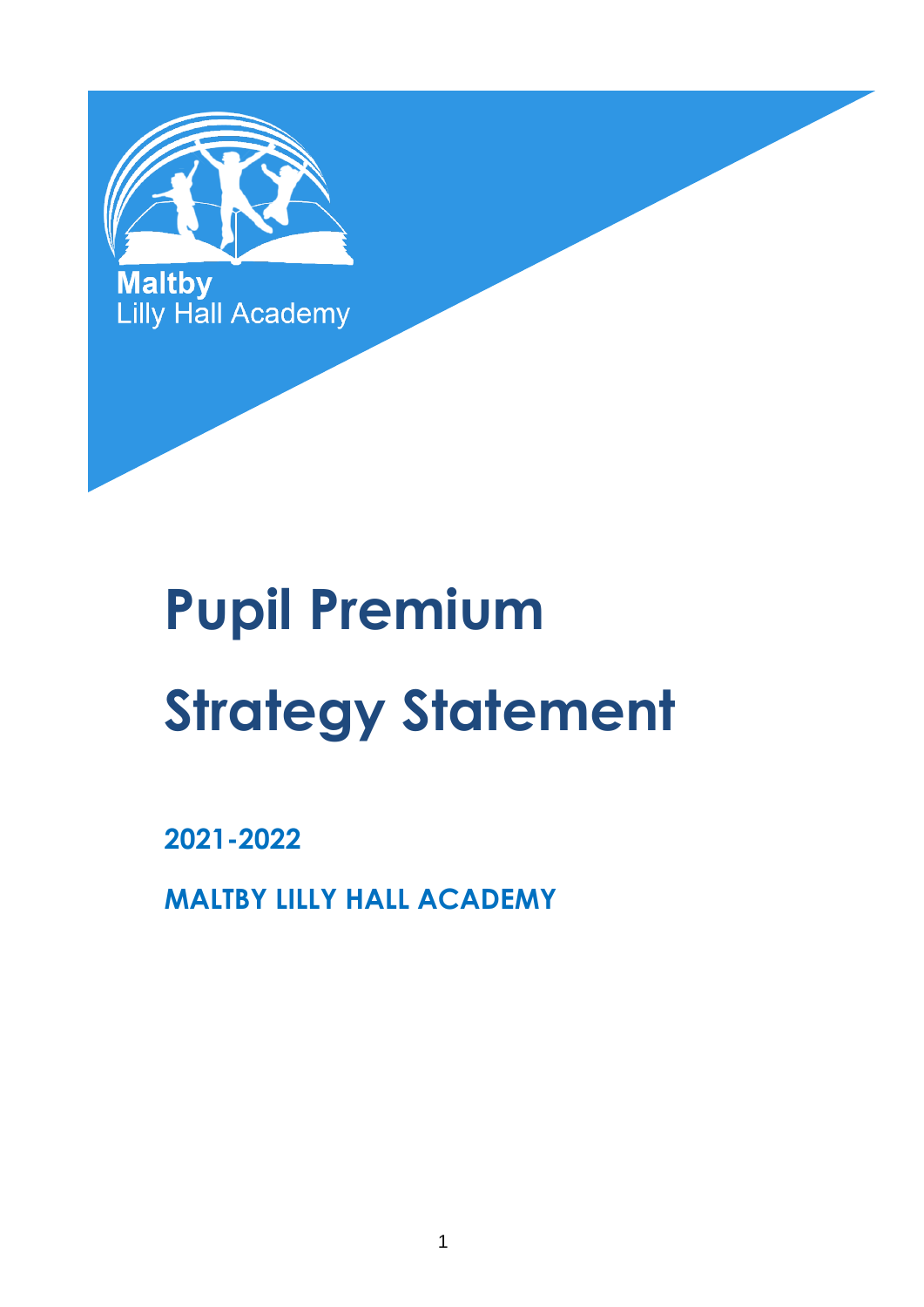## **Pupil premium strategy statement**

This statement details our school's use of pupil premium (and recovery premium for the 2021 to 2022 academic year) funding to help improve the attainment of our disadvantaged pupils.

It outlines our pupil premium strategy, how we intend to spend the funding in this academic year and the effect that last year's spending of pupil premium had within our school.

## **School overview**

| <b>Detail</b>                                                                                                | <b>Data</b>                    |
|--------------------------------------------------------------------------------------------------------------|--------------------------------|
| School name                                                                                                  | Maltby Lilly Hall<br>Academy   |
| Number of pupils in school                                                                                   | 403 (442 including<br>Nursery) |
| Proportion (%) of pupil premium eligible pupils                                                              | 14%                            |
| Academic year/years that our current pupil<br>premium strategy plan covers (3 year plans are<br>recommended) | 2019-2022                      |
| Date this statement was published                                                                            | September 2021                 |
| Date on which it will be reviewed                                                                            | October 2022                   |
| Statement authorised by                                                                                      | R. Pease (Principal)           |
| Pupil premium lead                                                                                           | R. Pease (Principal)           |
| Governor / Trustee lead                                                                                      | K. Leahy                       |

## **Funding overview**

| <b>Detail</b>                                                                                                                       | Amount              |
|-------------------------------------------------------------------------------------------------------------------------------------|---------------------|
| Pupil premium funding allocation this academic year                                                                                 | £75,320 (57 pupils) |
| Recovery premium funding allocation this academic<br>year                                                                           | £8,555              |
| Pupil premium funding carried forward from previous<br>years (enter £0 if not applicable)                                           | £0                  |
| <b>Total budget for this academic year</b>                                                                                          | £83,875             |
| If your school is an academy in a trust that pools this<br>funding, state the amount available to your school<br>this academic year |                     |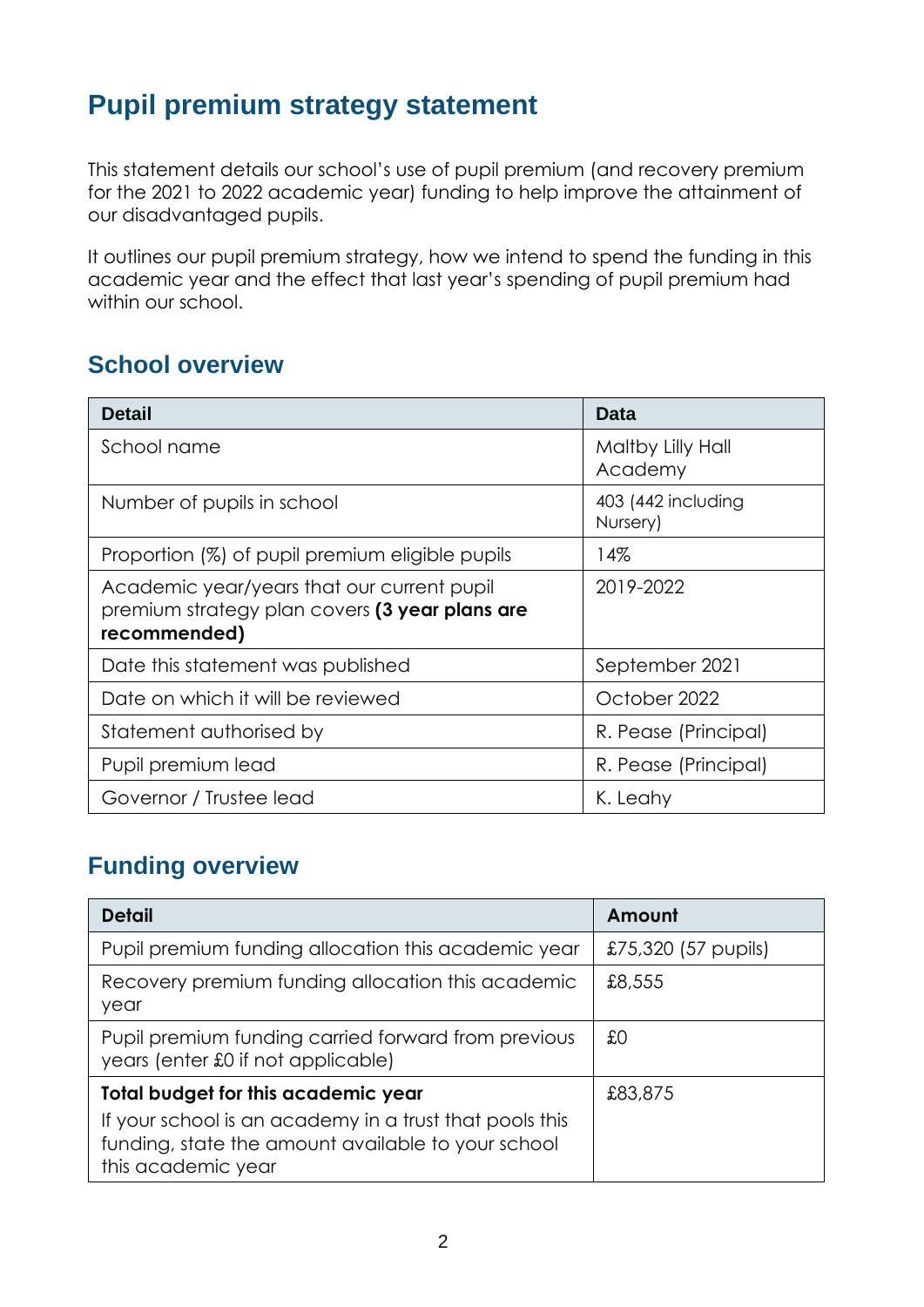# **Part A: Pupil premium strategy plan**

## **Statement of intent**

In order to enable our disadvantaged pupils to overcome the identified barriers and make progress in line with their peers, we identify a small number of priorities, set within three tiers of intervention, in order to ensure that they impact on pupil's outcomes. Through the three tiers of intervention, we address the barriers based on those identified through the work of the Education Endowment Foundation. Within each of these tiers we will identify a small number of priorities which will address our identified barriers to progress:

**High Quality teaching for all** – ensuring every child, including disadvantaged children, have access to consistently high-quality teaching and learning which promotes good progress.

**Targeted academic support** – Providing disadvantaged children with the additional academic support they may need to make the progress which is attained by their peers who do not have the barriers to progress of this cohort. This includes more-able children.

**Wider strategies** – Enrichment and support which helps disadvantaged pupils overcome the barriers they may face in their wider lives when compared to other children. We believe in the value of high-quality teaching, complemented by evidence-based interventions and experiential learning, which is why our actions are led by the impact they have and are adjusted through light touch annual reviews across the three-year course of the plan. This ensures that any actions which are not having the required impact can be ceased or amended.

## **Challenges**

This details the key challenges to achievement that we have identified among our disadvantaged pupils.

| <b>Challenge</b><br>number | <b>Detail of challenge</b>                                                                                                                                                                                                                                                                                                                        |
|----------------------------|---------------------------------------------------------------------------------------------------------------------------------------------------------------------------------------------------------------------------------------------------------------------------------------------------------------------------------------------------|
|                            | Poor oracy/language skills continue to prove a barrier – Groups of less able<br>PPG boys performed particularly badly at KS1. This translates into limited<br>vocabulary in key stage 2 writing, where the attitude of PPG children to writing<br>is often poor in addition, they commonly have a language deficit compared<br>to other children. |
|                            | Poor attitudes to reading/a lack of reading outside school mean that PPG<br>children do not (on average) develop fluency in reading as early as non-ppg<br>pupils and therefore do not develop reading habits/preferences seen in non-<br>PPG children.                                                                                           |
| 3                          | Analysis shows pupils in the PPG group to have a deficit in place value and<br>mental maths skills – such as in the use of times tables and application of place<br>value in fractions, decimals and percentages - this impacts on KS2 attainment<br>in maths.                                                                                    |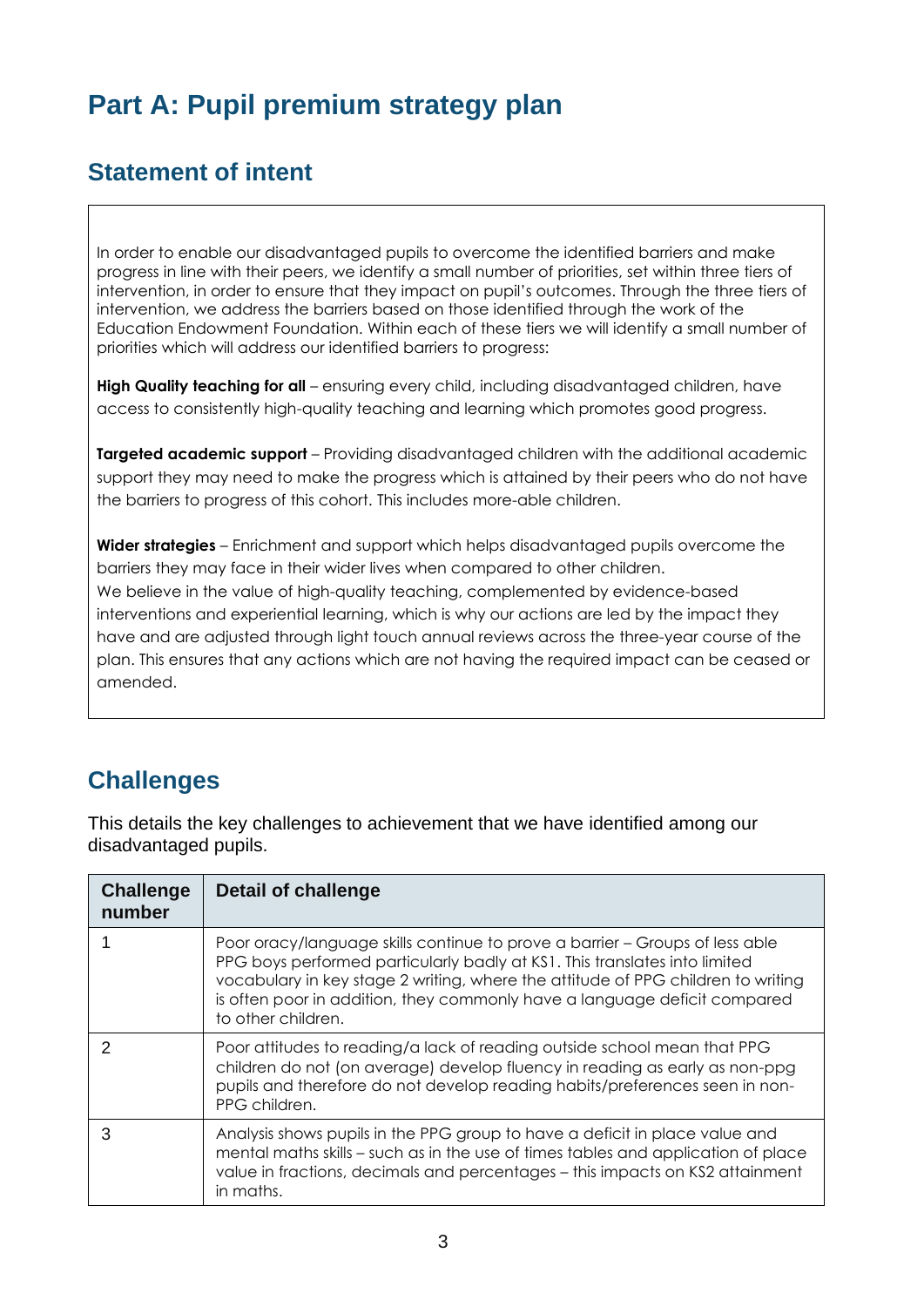| A significant number of disadvantaged children have multiple significant<br>barriers which hamper progress and impact on learning behaviours. Some<br>PPG children in school have been hampered in their progress through gaps in<br>learning from previous school years. |
|---------------------------------------------------------------------------------------------------------------------------------------------------------------------------------------------------------------------------------------------------------------------------|
| The persistent absence rates of PPG children are proportionately higher than<br>non-PPG children - this means that a significant number of PPG children attain<br>at low rates.                                                                                           |

## **Intended outcomes**

This explains the outcomes we are aiming for **by the end of our current strategy plan**, and how we will measure whether they have been achieved.

| <b>Intended outcome</b>                                                                                                                                                                                                                                                                                                                                                                                                                                                                                                                                                                                                                                                                                                                                                                                                                                                                                 | <b>Success criteria</b>                                                                                                                                                                                                                                                                                                                                                                                                                                                                                                                                                                                                                                                                                                                                                                                                                                                                                                                                                                                                                                                                                                                                                                                                                                                                                                                                                                                                                                                                             |
|---------------------------------------------------------------------------------------------------------------------------------------------------------------------------------------------------------------------------------------------------------------------------------------------------------------------------------------------------------------------------------------------------------------------------------------------------------------------------------------------------------------------------------------------------------------------------------------------------------------------------------------------------------------------------------------------------------------------------------------------------------------------------------------------------------------------------------------------------------------------------------------------------------|-----------------------------------------------------------------------------------------------------------------------------------------------------------------------------------------------------------------------------------------------------------------------------------------------------------------------------------------------------------------------------------------------------------------------------------------------------------------------------------------------------------------------------------------------------------------------------------------------------------------------------------------------------------------------------------------------------------------------------------------------------------------------------------------------------------------------------------------------------------------------------------------------------------------------------------------------------------------------------------------------------------------------------------------------------------------------------------------------------------------------------------------------------------------------------------------------------------------------------------------------------------------------------------------------------------------------------------------------------------------------------------------------------------------------------------------------------------------------------------------------------|
| Identify a named key leader to promote oracy and<br>drive its development as a key strategy across the<br>school.<br>Continue to build the range of strategies applied in<br>the classroom to promote oracy - for example<br>discussion guidelines and sentence stems.<br>Develop further approaches such as<br>metacognition strategies and the 'philosophy for<br>children' approach in order to build on the work in<br>oracy and promote speaking, listening and<br>debate.                                                                                                                                                                                                                                                                                                                                                                                                                         | Oracy is a key feature of practice in the<br>academy and pupils, including PPG pupils are<br>increasingly expressive - high quality talk is a<br>feature of all lessons.<br>Innovative approaches to oracy are being<br>$\bullet$<br>developed and oracy is being used as a tool<br>to promote learning in a range of spheres.                                                                                                                                                                                                                                                                                                                                                                                                                                                                                                                                                                                                                                                                                                                                                                                                                                                                                                                                                                                                                                                                                                                                                                      |
| Ensure all children, including PPG and<br>disadvantaged children are receiving a<br>consistently high-quality provision in phonics,<br>backed up by clear, ambitious expectations of<br>progress.<br>Ensure that all children, including those who are<br>disadvantaged or in receipt of PPG are receiving a<br>consistently high-quality standard of teaching in<br>reading. This to be backed up by clear<br>benchmarks and ambitious expectations of<br>progress.<br>Develop the school environment as a driver to<br>promote reading for example through -<br>Developing the school library as a hub for<br>reading within the school<br>Promoting books and authors explicitly through<br>$\bullet$<br>display and environments<br>Creating promotional initiatives such as 'books<br>$\bullet$<br>to read in year' programmes<br>Author visits/book weeks explicitly promote a love<br>of reading | The vast majority of children (95%+) (including<br>$\bullet$<br>PPG pupils) to be able to blend effectively on<br>entering KS1 (RWinc Green +).<br>The vast majority (95%) of children (including<br>$\bullet$<br>PPG pupils) to able to decode effectively by<br>the end of year 1 (RWInc Grey +).<br>The vast majority of pupils (including PPG<br>$\bullet$<br>pupils) able to read fluently (90+ words per<br>minute as a guide) by the end of year 2.<br>The vast majority of pupils (95%+) (including<br>$\bullet$<br>PPG pupils) to be able to read fluently and<br>with expression, retrieving key information from<br>a given text by the end of year 3 (NFER scaled<br>score $95+$<br>The vast majority of pupils (95%+) (including<br>$\bullet$<br>PPG pupils) to be able to read with expression<br>and recognise inferential information in texts<br>by the end of year 5.<br>The vast majority of pupils (95%+) (including<br>$\bullet$<br>PPG pupils) achieve a scaled score of 100+ in<br>the end of KS assessments.<br>The teaching environment exudes the<br>$\bullet$<br>importance of reading and books are<br>explicitly and implicitly promoted throughout<br>the school.<br>The school library is developed into a key<br>$\bullet$<br>space within the school and is seen as the<br>heart of the reading journey by pupils.<br>A wide range of initiatives promote books and<br>$\bullet$<br>reading - these are continually updated and<br>revisited to maintain momentum. |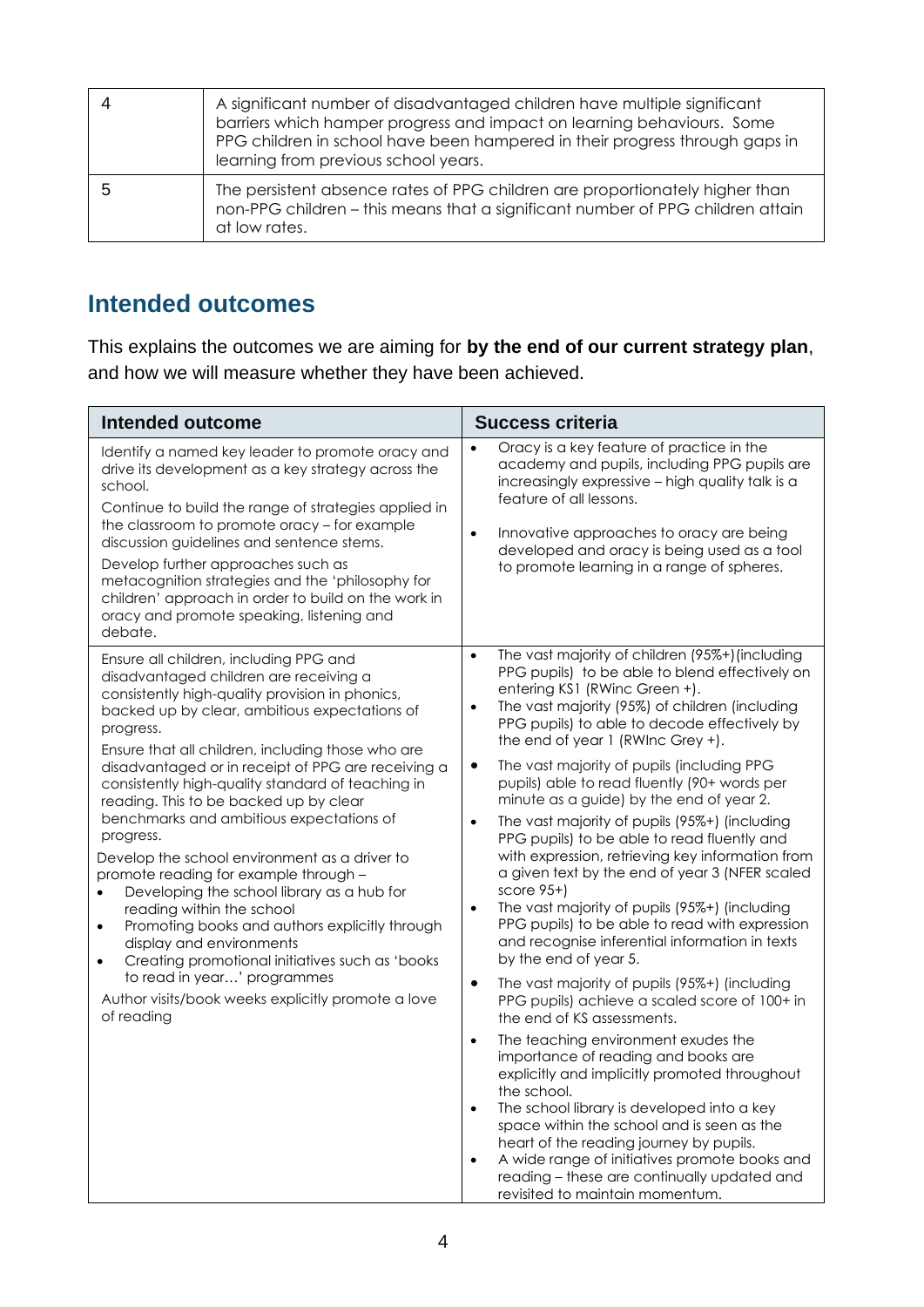|                                                                                                                                                                                                                                                                                                                                                                                                                                               | Pupils display positive attitudes towards books<br>$\bullet$<br>and reading<br>Pupils read widely and express preferences<br>about the books they read.                                                                                                                                                                                                                                                                                                                                                                                                                                                                                                                                                                                                                                                                                                                                                                                                                                 |
|-----------------------------------------------------------------------------------------------------------------------------------------------------------------------------------------------------------------------------------------------------------------------------------------------------------------------------------------------------------------------------------------------------------------------------------------------|-----------------------------------------------------------------------------------------------------------------------------------------------------------------------------------------------------------------------------------------------------------------------------------------------------------------------------------------------------------------------------------------------------------------------------------------------------------------------------------------------------------------------------------------------------------------------------------------------------------------------------------------------------------------------------------------------------------------------------------------------------------------------------------------------------------------------------------------------------------------------------------------------------------------------------------------------------------------------------------------|
| Develop a clearly structured curriculum which<br>builds in opportunities to address the deficits in<br>experience which PPG/Disadvantaged pupils may<br>face in comparison to their non-PPG peers.<br>Develop and ensure hardware is provided where<br>required to ensure technology is not a barrier to PPG<br>children and others. This is done through purchase of<br>laptops to be specifically used to ensure technology<br>is accessed. | The school's curriculum offer includes a wide<br>$\bullet$<br>range of experiences which enrich and<br>broaden the children's thinking<br>All PPG/Disadvantaged children have the<br>$\bullet$<br>opportunity to experience the school<br>curriculum on an equal basis with non-d<br>Curriculum Guarantees in place and clearly<br>understood by all stakeholders<br>Records show that the vast majority of PPG<br>pupils (95%+) are accessing the breadth of<br>experiences included in the guarantees.<br>All PPG children are accessing a residential<br>visit during their time at Maltby Lilly Hall<br>Academy.<br>Remote package and offer in place and used<br>regularly by PPG and other children to access<br>learning where required.<br>Opportunities are given to ensure tuition for<br>catch up is targeted at PPG children in core<br>subjects.<br>Hardware is used for those children who need<br>$\bullet$<br>it to be able to access curriculum elements<br>from home. |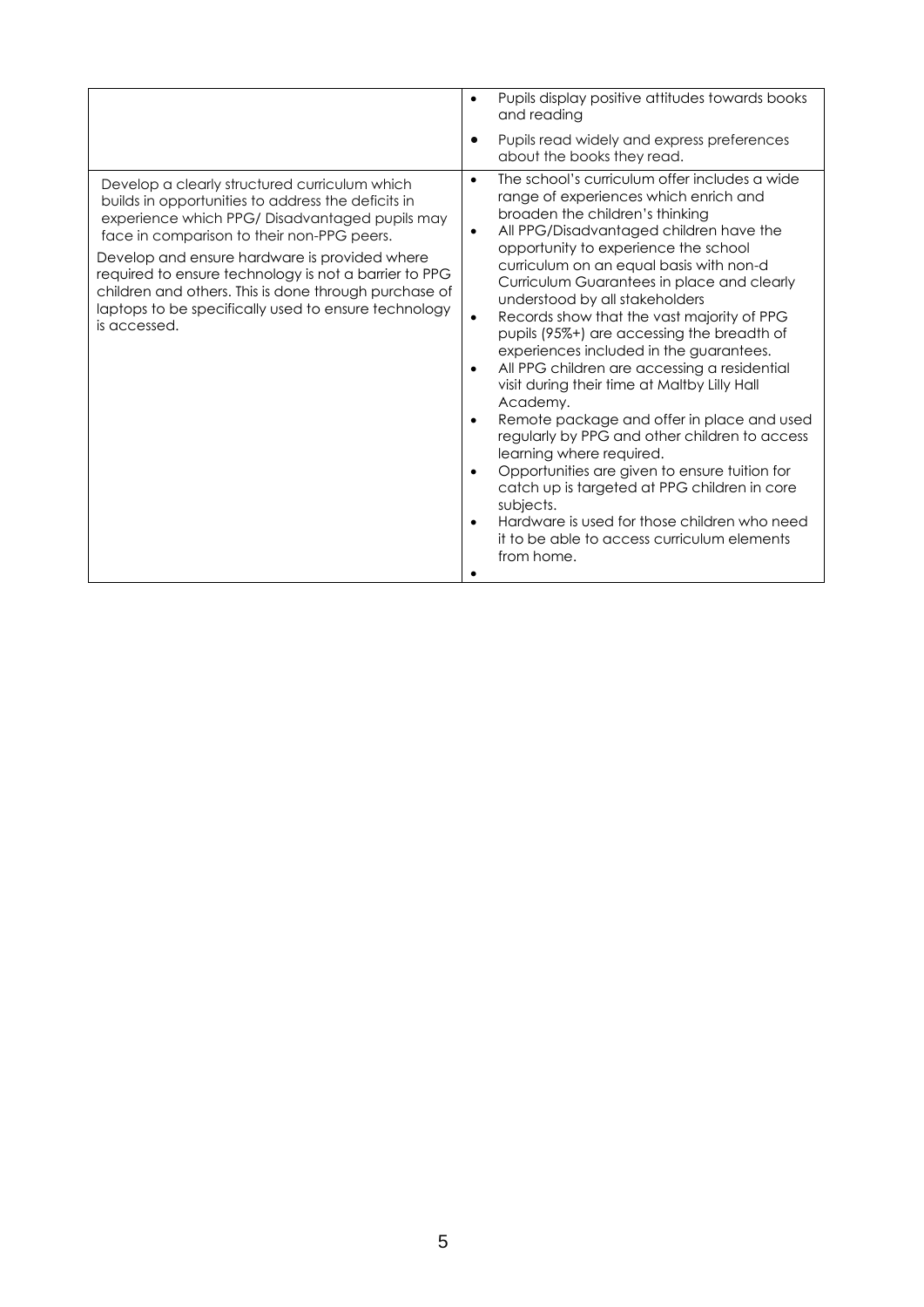## **Activity in this academic year**

This details how we intend to spend our pupil premium (and recovery premium funding) **this academic year** to address the challenges listed above.

## **Teaching (for example, CPD, recruitment and retention)**

#### **Budgeted cost: £21,367**

| <b>Activity</b>                                                                                                                                                                                                                                                                                                                                                                                                                                                                                                                                                                                                                                                             | <b>Evidence that supports this</b><br>approach                                                                                                                                                                                                                                                                                                                                                                                                                                                  | <b>Challenge</b><br>number(s)<br>addressed |
|-----------------------------------------------------------------------------------------------------------------------------------------------------------------------------------------------------------------------------------------------------------------------------------------------------------------------------------------------------------------------------------------------------------------------------------------------------------------------------------------------------------------------------------------------------------------------------------------------------------------------------------------------------------------------------|-------------------------------------------------------------------------------------------------------------------------------------------------------------------------------------------------------------------------------------------------------------------------------------------------------------------------------------------------------------------------------------------------------------------------------------------------------------------------------------------------|--------------------------------------------|
| Continue to develop the<br>role of Oracy leader<br>responsible for the<br>organisation and promotion<br>of Oracy and the<br>development and<br>implementation of the<br>oracy framework and<br>strategy across schools, this<br>to include:<br>Monitoring and<br>development of good<br>practice in oracy<br>Organisation of<br>$\bullet$<br>resources to ensure that<br>children's oracy<br>development is<br>supported with the<br>greatest impact<br>possible<br>Implementation of<br>$\bullet$<br>structured programmes<br>of CPD to further<br>develop the provision<br>for oracy across school<br>Coaching model around<br>oracy is introduced fully<br>and embedded. | EEF studies show that Oral language<br>development has a positive impact<br>on all pupils, however this is<br>disproportionately the case for<br>pupils who are disadvantaged.<br>EEF research shows that while oracy<br>and associated strategies have high<br>levels of impact, they can be hard<br>to maximise on in practice as they<br>need to be embedded in the<br>practice of both pupils and teachers<br>- this needs a consistent voice<br>promoting and embedding the<br>approaches. | 1,2,4                                      |
| Continue to develop the<br>role of reading leader<br>responsible for the<br>organisation and promotion<br>of early reading, this to<br>include:<br>Monitoring and<br>$\bullet$<br>development of good<br>practice in phonics<br>Organisation of reading<br>$\bullet$<br>resources to ensure that<br>children's development<br>as readers is supported<br>with the greatest<br>impact possible                                                                                                                                                                                                                                                                               | National Literacy Trust research<br>$\bullet$<br>highlights the importance of reading<br>for pleasure for all pupils, but<br>particularly disadvantaged pupils.<br>This includes the importance of<br>schools developing of a coherent<br>strategy to promote reading for<br>pleasure.                                                                                                                                                                                                          | 1,2,4                                      |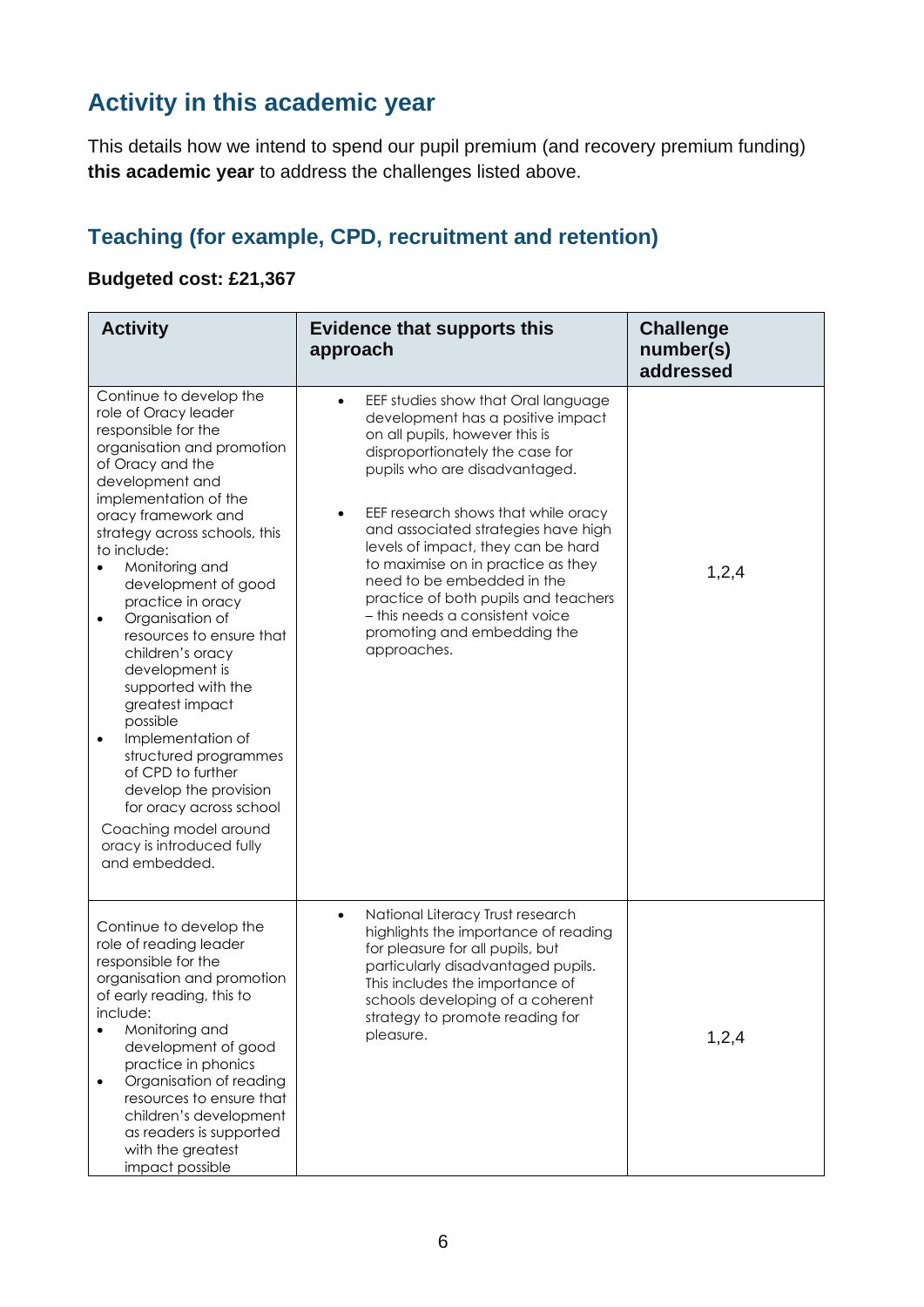| Allocation of reading<br>(phonic) catch up inter-<br>vention programmes to<br>ensure that children<br>who fall behind in early<br>reading catch up by<br>the end of KS1.<br>Library to be refurbished<br>٠<br>and updated to foster<br>a love of reading.<br>100 books to read be-<br>٠<br>fore you leave KS2 to<br>continue and reward<br>children who read regu-<br>larly and for pleasure.<br>Books to be bought to<br>$\bullet$<br>encourage reading for<br>pleasure.<br>Fluency groups added to<br>ensure reading<br>misconceptions are picked<br>up sooner.                                                                                        |                                                                                                                                                                                                                                                                                                                                     |         |
|----------------------------------------------------------------------------------------------------------------------------------------------------------------------------------------------------------------------------------------------------------------------------------------------------------------------------------------------------------------------------------------------------------------------------------------------------------------------------------------------------------------------------------------------------------------------------------------------------------------------------------------------------------|-------------------------------------------------------------------------------------------------------------------------------------------------------------------------------------------------------------------------------------------------------------------------------------------------------------------------------------|---------|
| Ensure that all children<br>including PPG children<br>leave the early years of<br>maths development (EYFS-<br>Y1) with strong<br>understanding of basic<br>concepts - this to be<br>reinforced through targeted<br>individual intervention.<br>Ensure that all children,<br>including pupil premium<br>and disadvantaged pupils,<br>develop a firm and fluent<br>understanding of maths in<br>years 2-6 through the use of<br>targeted intervention.<br>Ensure that all children,<br>including PPG children are<br>fluent in their recall of the<br>times tables through the use<br>of high-quality online<br>learning both in and outside<br>of school. | EEF research highlights the<br>$\bullet$<br>importance of building strong<br>conceptual understanding of basic<br>concepts as the root of<br>mathematical success further on in<br>education.<br>The EEF additionally highlights the<br>$\bullet$<br>role of targeted, immediate<br>intervention to build understanding<br>in maths | 3       |
| Ensure there is provision of<br>quality CPD through the<br>Walkthrus approach. This will<br>enable teachers to identify<br>areas for development in<br>their own practice and<br>strategies for improvement<br>to raise the quality of overall<br>provision.                                                                                                                                                                                                                                                                                                                                                                                             | EEF and Warwick University research<br>$\bullet$<br>clearly proves that quality CPD for<br>teachers heightens awareness of<br>strengths and areas for<br>development.<br>Walkthrus are a proven, effective<br>tool for CPD.                                                                                                         | 1,2,3,4 |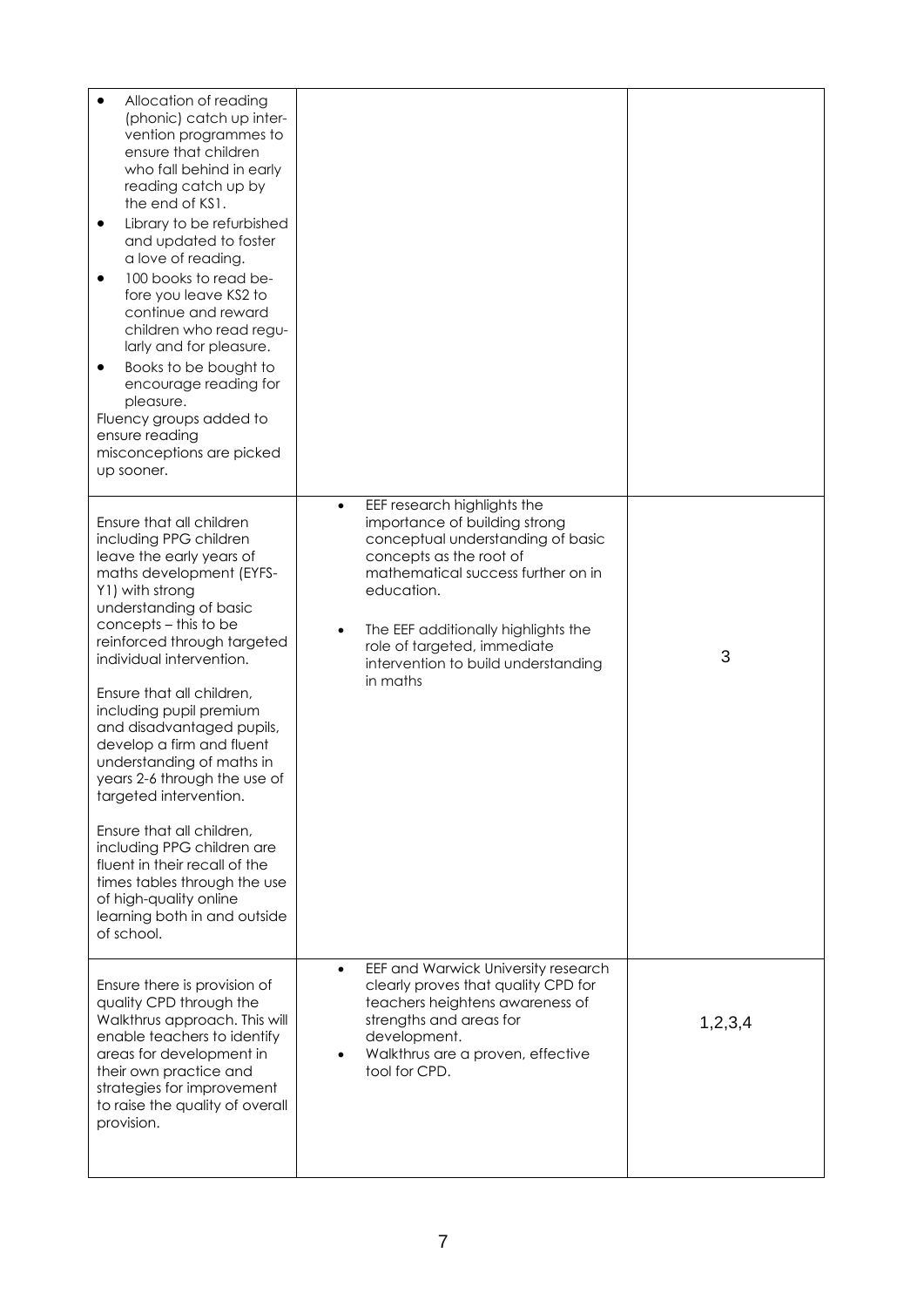## **Targeted academic support (for example, tutoring, one-to-one support structured interventions)**

#### **Budgeted cost: £32,486**

| <b>Activity</b>                                                                                                                                                                                                                                                                                                                                                                                                                                                                                                                                                                                                                                                                  | <b>Evidence that supports this</b><br>approach                                                                                                                                                                                                                                                                  | <b>Challenge</b><br>number(s)<br>addressed |
|----------------------------------------------------------------------------------------------------------------------------------------------------------------------------------------------------------------------------------------------------------------------------------------------------------------------------------------------------------------------------------------------------------------------------------------------------------------------------------------------------------------------------------------------------------------------------------------------------------------------------------------------------------------------------------|-----------------------------------------------------------------------------------------------------------------------------------------------------------------------------------------------------------------------------------------------------------------------------------------------------------------|--------------------------------------------|
| Individually tailored<br>teacher or TA led small<br>group interventions<br>continue to enable pu-<br>pils who have not made<br>sufficient progress to<br>make accelerated pro-<br>gress and catch up with<br>or exceed expecta-<br>tions.<br>Pastoral sessions and<br>$\bullet$<br>well-being interventions<br>to continue from Sep<br>2021.<br>Interventions will take<br>$\bullet$<br>place on a regular basis<br>and will target those ar-<br>eas in which children<br>have misconceptions in<br>order to address gaps<br>and enable children to<br>progress.<br>Triage sessions to ad-<br>$\bullet$<br>dress misconceptions<br>and prepare targeted<br>vulnerable pupils for | EEF research shows that rapid<br>$\bullet$<br>intervention (split inputs during sessions or<br>immediate triage intervention) has a<br>significant impact on closing gaps.<br>The EEF additionally highlights the<br>role of targeted, immediate<br>intervention to build understanding.                        | 1,2,3,4                                    |
| learning. These to take<br>place daily as required.<br>Interventions around<br>$\bullet$<br>reading fluency to take<br>place in KS2.                                                                                                                                                                                                                                                                                                                                                                                                                                                                                                                                             |                                                                                                                                                                                                                                                                                                                 |                                            |
| Speech and language<br>$\bullet$<br>sessions in place (in-<br>cluding PPG children).<br>This includes group work<br>to develop communi-<br>cation skills.                                                                                                                                                                                                                                                                                                                                                                                                                                                                                                                        | Pupils who participate in oral language<br>$\bullet$<br>interventions make (on average) 5<br>months additional progress over the<br>course of a year. Some studies show PPG<br>children can benefit up to 6 months<br>progress.                                                                                 |                                            |
| Continued use of the<br>National Tutoring<br>Programme<br>This will mainly target PPG<br>pupils in KS2 who have<br>been assessed as needing<br>catch up work from the<br>previous year.<br>Years 3 and 4 targeted the<br>most in English and maths<br>with a particular focus on<br>number and writing.                                                                                                                                                                                                                                                                                                                                                                          | School assessment data clearly<br>$\bullet$<br>shows that Y3 and Y4 engaged less<br>in remote learning through Covid<br>and therefore have more need for<br>catch up.<br>Assessments show number skills and<br>$\bullet$<br>writing as the main weaknesses -<br>therefore the targets for the<br>interventions. | 1,2,3,4                                    |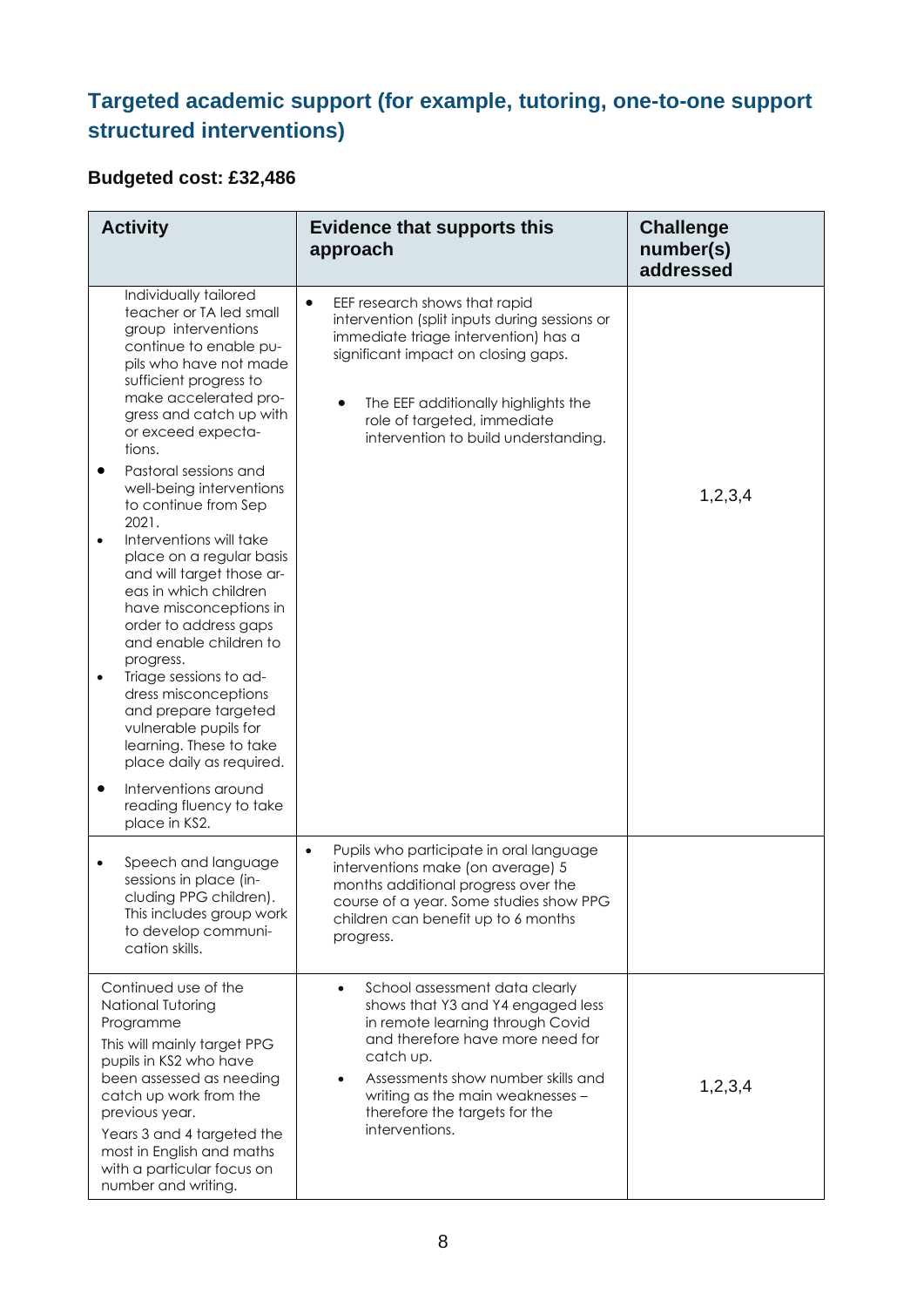| Daily, high quality support<br>for phonics taught by<br>trained staff.             | EEF evidence clearly shows the<br>impact that targeted academic<br>support has.                                | 1,2 |
|------------------------------------------------------------------------------------|----------------------------------------------------------------------------------------------------------------|-----|
| Bottom 20% of children<br>identified and targeted for<br>intervention by teachers. | Targeting skilled teachers at the<br>lowest 20% of children is proven to<br>be effective at raising standards. |     |

## **Wider strategies (for example, related to attendance, behaviour, wellbeing)**

### **Budgeted cost: £30,022**

| <b>Activity</b>                                                                                                                                                                                              | <b>Evidence that supports this</b><br>approach                                                                                                                                                                                                                                                                                | <b>Challenge</b><br>number(s)<br>addressed |
|--------------------------------------------------------------------------------------------------------------------------------------------------------------------------------------------------------------|-------------------------------------------------------------------------------------------------------------------------------------------------------------------------------------------------------------------------------------------------------------------------------------------------------------------------------|--------------------------------------------|
| Introduction of Thrive – a<br>tool to support the social<br>and emotional<br>development of PPG<br>children and others who<br>require this.                                                                  | Evidence from other institutions suggests this<br>approach improves attendance and<br>achievement levels by helping young<br>people engage with education.<br>This approach is proven to strengthen links<br>with parents and carers to offer a joined-up<br>approach to supporting children's emotional<br>and social needs. | 1,2,3,4,5                                  |
| Subsidised visits to ensure<br>PPG children experience<br>the same cultural capital<br>as non-PPG children.                                                                                                  | No child should miss out on experiences due<br>to disadvantage. Many trips planned during<br>the year including residentials in Y5 and Y6.                                                                                                                                                                                    | 1,2,3,4,5                                  |
| Use of MAST (mental<br>health services) as part of<br>the Trust.                                                                                                                                             | Children's increasing mental health needs<br>(due to Covid isolation or otherwise) require<br>trained counselling. MAST provides this and is<br>a proven strategy to improving engagement<br>in school.                                                                                                                       | 1,2,3,4,5                                  |
| Music services – ukuleles<br>for children in school.                                                                                                                                                         | EEF research proves that participation in the<br>arts is proven to have a positive impact on<br>other academic areas, about 3 months<br>additional progress.                                                                                                                                                                  | 1,2,4                                      |
| Magazine subscriptions for<br>PPG children (and then<br>beyond) to boost learning<br>and interest in the arts and<br>science.                                                                                | Promotion of literacy and the arts is proven<br>to boost attainment in other subjects (EEF<br>research).                                                                                                                                                                                                                      | 1,2,3,4                                    |
| Pastoral lead to work<br>proactively with parents to<br>promote attendance in<br>school and address<br>persistent absence.<br>Ringfenced time given to<br>do this, including home<br>visits where necessary. | There are many clear, proven links that state<br>better communication between parents<br>and school increases attendance, which<br>then increases attainment.                                                                                                                                                                 | 1,2,3,4,5                                  |

## **Total budgeted cost: £83,875**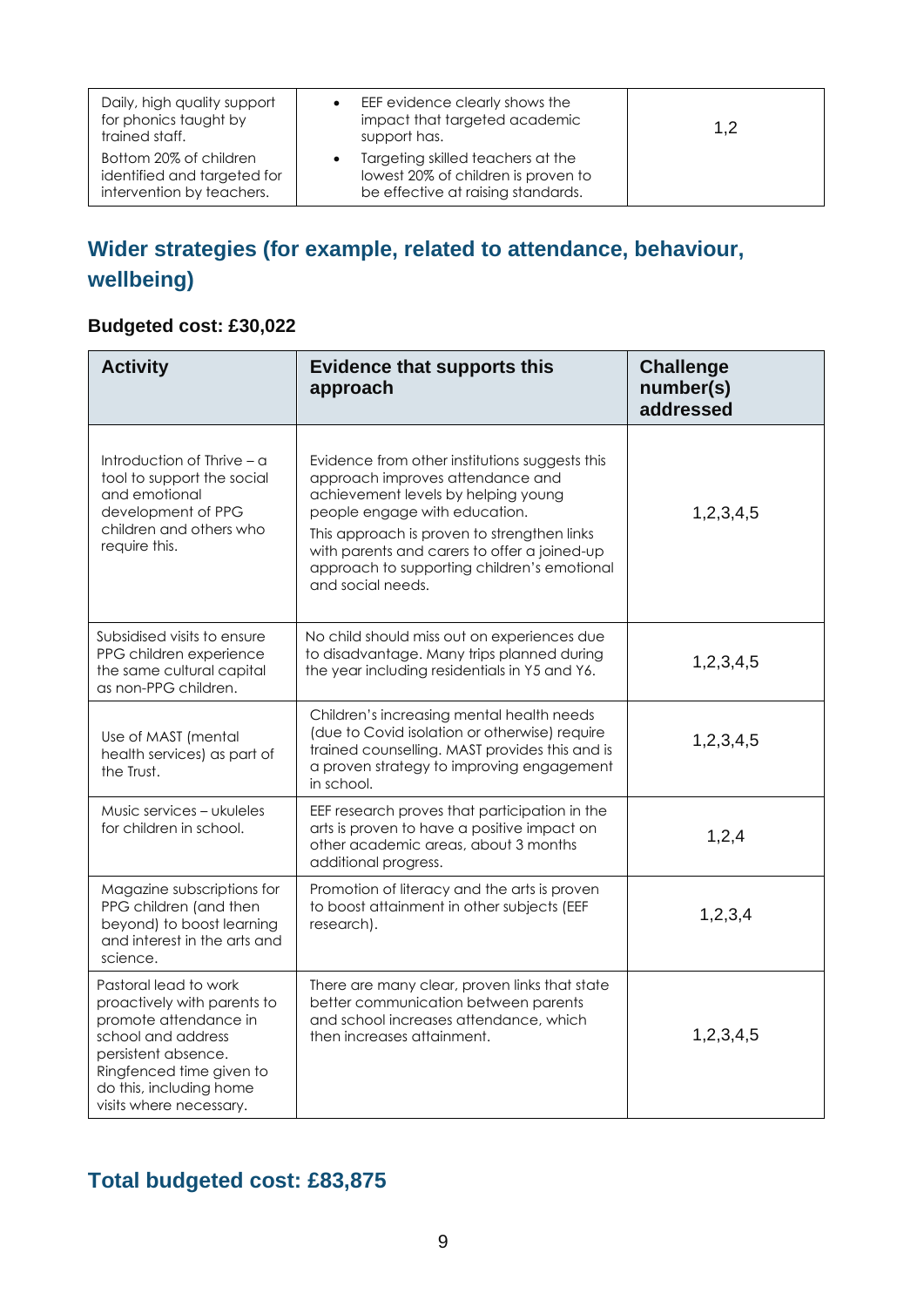# **Part B: Review of outcomes in the previous academic year**

## **Pupil premium strategy outcomes**

This details the impact that our pupil premium activity had on pupils in the 2020 to 2021 academic year.

In 2020-21 end of KS2 data 54% of disadvantaged children achieved age related expectations in reading, this is an increase of 4% from the previous year's teacher assessment.

In the same cohort 54% of disadvantaged children achieved age related teacher assessments in writing, a decrease of 20% from assessments in 2019-20. However, after lockdown, this score was 30% and measures outlined in this plan had significant impact on improvement. The scaled score in writing showed significant improvement in 2020 from 91.8 to 104.

46% of disadvantaged children achieved age related expectations in maths, again the scaled score increase from 2019-2020 rose from 103.3 to 103.8.

78% of disadvantaged children passed the phonics check in 2021, an increase of 12% on 2019- 20.

Progress in KS1 for disadvantaged children was good – 75% achieved age related expectations at a combined level in 2020.

Non-disadvantaged pupils continue to outperform disadvantaged pupils across school. This is regularly discussed at pupil progress meetings and provision for disadvantaged pupils tweaked accordingly.

Surveys show that 100% of disadvantaged children are happy in school and feel well supported in their learning. Pastoral work continues and is prioritised for those pupils who need it most.

Speech and language provision is instrumental in ensuring 3 disadvantaged children have improved their access to learning and aided them to pass their phonics screening check.

CPD opportunities for staff have mainly been online, but have been regular and carried out in accordance with the pupil premium strategy.

Remote learning for disadvantaged children is regularly tracked and any child not engaging was contacted or visited at home. This worked successfully in ensuring better progress for these children. Laptops and routers were distributed to families of pupil premium children regularly.

Disadvantaged children regularly attend MAST sessions and this has been instrumental in ensuring their mental health is prioritised and aided in a practical way.

SENDCo now has allocated time to meet with families of disadvantaged children and discuss needs accordingly. This has impacted communication and progress positively.

Pupil premium lead in school regularly meets with link governor to discuss progress.